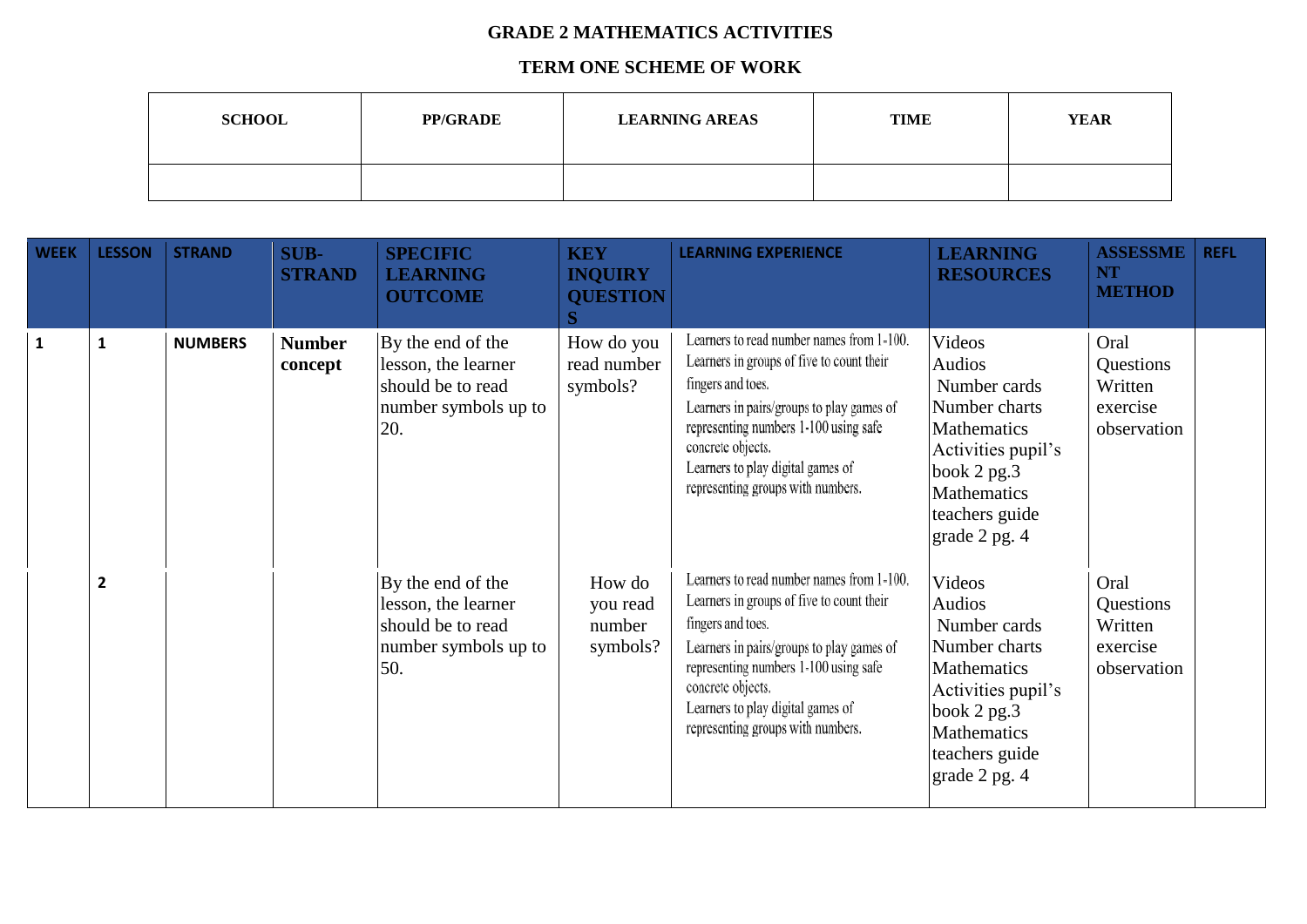| 3 | By the end of the<br>lesson, the learner<br>should be to represent<br>numbers up to 20<br>using objects.  | How do you<br>represent<br>numbers<br>using<br>objects?                        | Learners in pairs/groups to count in 2's and 5's<br>forward and backward starting from any point.<br>Learners in pairs/groups to count their fingers and<br>toes in 2's and 10's forward and backward starting<br>at any point. | <b>Books</b><br>Pencils<br><b>Balls</b><br>Bottle tops<br><b>Mathematics</b><br>Activities pupil's<br>book 2 pg.4<br>Mathematics<br>teachers guide<br>grade 2 pg. 5                   | Oral<br>Questions<br>Written<br>exercise<br>observation |
|---|-----------------------------------------------------------------------------------------------------------|--------------------------------------------------------------------------------|---------------------------------------------------------------------------------------------------------------------------------------------------------------------------------------------------------------------------------|---------------------------------------------------------------------------------------------------------------------------------------------------------------------------------------|---------------------------------------------------------|
| 4 | By the end of the<br>lesson, the learner<br>should be to represent<br>numbers up to 50<br>using objects.  | How do you<br>represent<br>numbers<br>using<br>objects?                        | Learners in pairs/groups to count in 2's and 5's<br>forward and backward starting from any point.<br>Learners in pairs/groups to count their fingers and<br>toes in 2's and 10's forward and backward starting<br>at any point. | <b>Marbles</b><br>Crayons<br>Bottle tops<br><b>Mathematics</b><br>Activities pupil's<br>book 2 pg.6-7<br><b>Mathematics</b><br>teachers guide<br>grade 2 pg. 6                        | Oral<br>Questions<br>Written<br>exercise<br>observation |
| 5 | By the end of the<br>lesson, the learner<br>should be to count in<br>2s up to 20 forward<br>and backward. | How do<br>you count<br>numbers<br>forward<br>and<br>backward<br>$\overline{?}$ | Learners in pairs/groups to count in 2's and 5's<br>forward and backward starting from any point.<br>Learners in pairs/groups to count their fingers and<br>toes in 2's and 10's forward and backward starting<br>at any point. | Counter<br>Number line<br>Sticks, Straws<br>Stones, Seeds<br>Grains<br>Mathematics<br>Activities pupil's<br>book $2$ pg. $8$<br><b>Mathematics</b><br>teachers guide<br>grade 2 pg. 8 | Oral<br>Questions<br>Written<br>exercise<br>observation |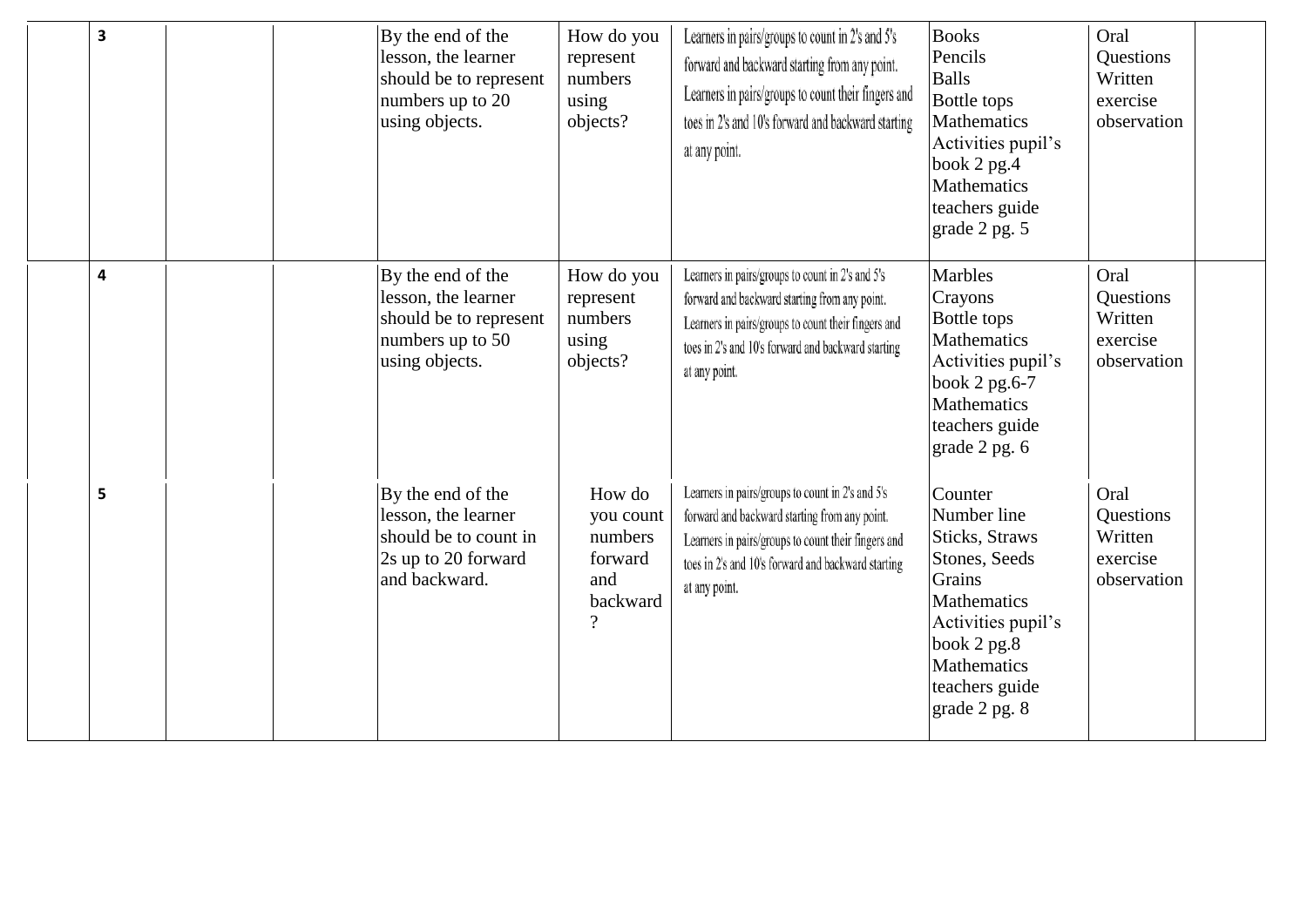| $\mathbf{2}$<br>$\mathbf{1}$ | By the end of the<br>lesson, the learner<br>should be to count in<br>2s up to 50 forward<br>and backward.            | How do you<br>count<br>numbers<br>forward and<br>backward?                    | Learners to read number names from 1-100.<br>Learners in groups of five to count their<br>fingers and toes.<br>Learners in pairs/groups to play games of<br>representing numbers 1-100 using safe<br>concrete objects.<br>Learners to play digital games of<br>representing groups with numbers.        | Counter<br>Number line<br><b>Sticks</b><br><b>Straws</b> , Stones<br>Seeds, Grains<br>Mathematics<br>Activities pupil's<br>book 2 pg.9<br>Mathematics<br>teachers guide<br>grade 2 pg. 9 | Oral<br>Questions<br>Written<br>exercise<br>observation        |
|------------------------------|----------------------------------------------------------------------------------------------------------------------|-------------------------------------------------------------------------------|---------------------------------------------------------------------------------------------------------------------------------------------------------------------------------------------------------------------------------------------------------------------------------------------------------|------------------------------------------------------------------------------------------------------------------------------------------------------------------------------------------|----------------------------------------------------------------|
| $\mathbf{2}$                 | By the end of the<br>lesson, the learner<br>should be to identify<br>place value of digits in<br>numbers up to tens. | How do<br>you<br>identify<br>the<br>position<br>of a digit<br>in a<br>number? | Learners in pairs / groups to discuss place value up $\left  \text{Place value chart} \right $<br>to hundreds.                                                                                                                                                                                          | <b>Sticks</b><br><b>Straws</b><br>Mathematics<br>Activities pupil's<br>book 2 pg.10<br>Mathematics<br>teachers guide<br>grade 2 pg. 10                                                   | Oral<br>Questions<br>Written<br>exercise<br>observation        |
| 3                            | By the end of the<br>lesson, the learner<br>should be to read and<br>write number symbols<br>up to 20                | How do you<br>read and<br>write<br>numbers?                                   | Learners in pairs/groups to count in 2's and 5's<br>forward and backward starting from any point.<br>Learners in pairs/groups to count their fingers and<br>toes in 2's and 10's forward and backward starting<br>at any point.<br>Learners in pairs / groups to discuss place value up<br>to hundreds. | Number chart<br>Number cards<br>Video clips<br>Mathematics<br>Activities pupil's<br>book $2$ pg. $11$<br>Mathematics<br>teachers guide<br>grade 2 pg. 11                                 | Oral<br>Questions<br>Written<br>exercise<br>observation        |
| 4                            | By the end of the<br>lesson, the learner<br>should be to read and<br>write number symbols<br>$\mu$ p to 50           | How do<br>you read<br>and write<br>numbers<br>in<br>symbols?                  | Learners in pairs/groups to count in 2's and 5's<br>forward and backward starting from any point.<br>Learners in pairs/groups to count their fingers and<br>toes in 2's and 10's forward and backward starting<br>at any point.<br>Learners in pairs / groups to discuss place value up<br>to hundreds. | Number chart<br>Number cards<br>Video clips<br>Mathematics<br>Activities pupil's<br>book 2 pg.12                                                                                         | Oral<br><b>Questions</b><br>Written<br>exercise<br>observation |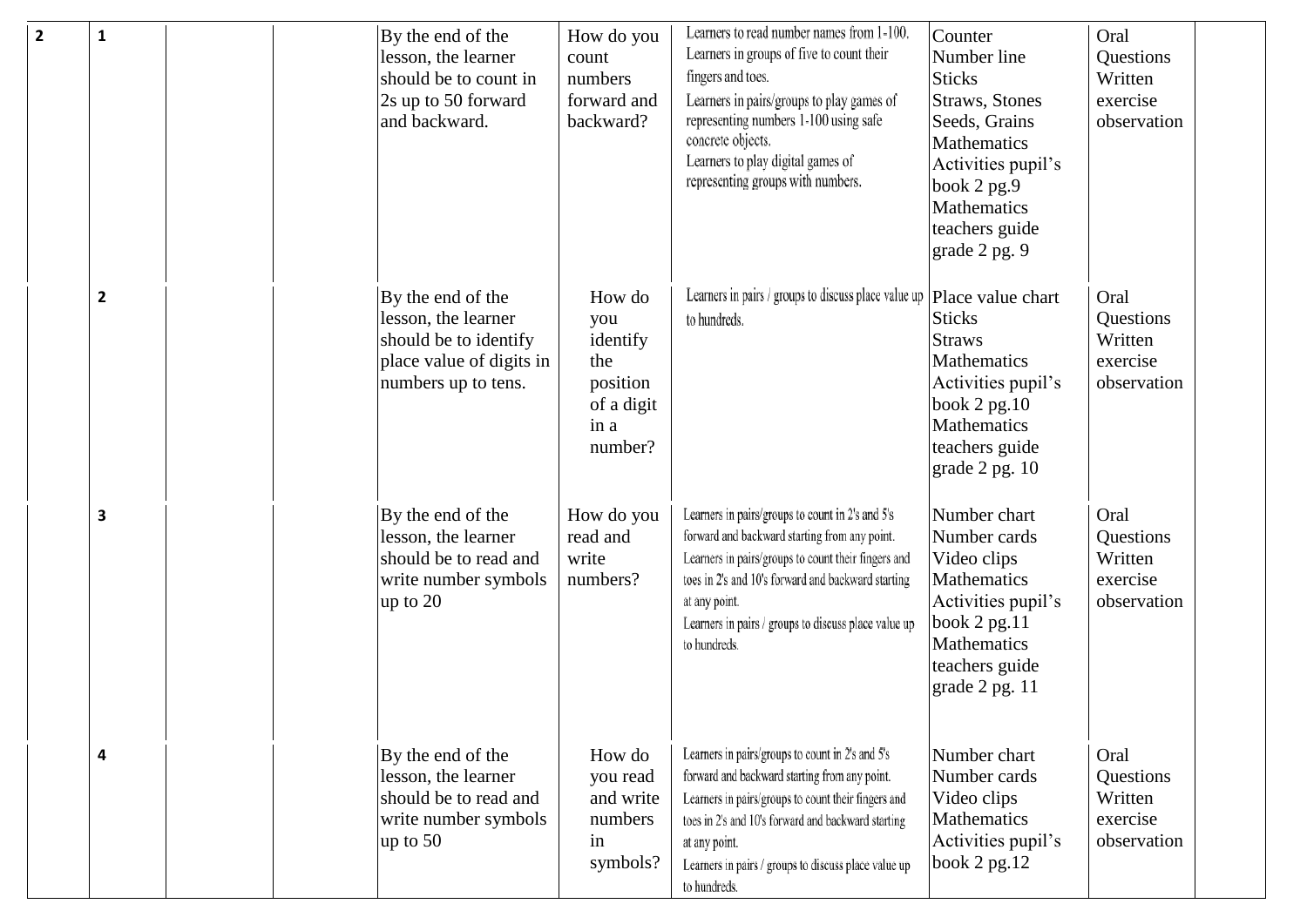|   |                |                                                                                                                      |                                                         |                                                                                                                                                                                                                                                                                                         | Mathematics<br>teachers guide<br>grade 2 pg. 12                                                                                                            |                                                         |
|---|----------------|----------------------------------------------------------------------------------------------------------------------|---------------------------------------------------------|---------------------------------------------------------------------------------------------------------------------------------------------------------------------------------------------------------------------------------------------------------------------------------------------------------|------------------------------------------------------------------------------------------------------------------------------------------------------------|---------------------------------------------------------|
|   | 5              | By the end of the<br>lesson, the learner<br>should be to read and<br>write numbers up to 10<br>in words.             | How do<br>you read<br>and write<br>numbers<br>in words? | Learners in pairs/groups to count in 2's and 5's<br>forward and backward starting from any point.<br>Learners in pairs/groups to count their fingers and<br>toes in 2's and 10's forward and backward starting<br>at any point.<br>Learners in pairs / groups to discuss place value up<br>to hundreds. | Cards with<br>numerals and words<br>Video clips<br>Mathematics<br>Activities pupil's<br>book 2 pg.13<br>Mathematics<br>teachers guide<br>grade 2 pg. 13    | Oral<br>Questions<br>Written<br>exercise<br>observation |
| 3 | $\mathbf{1}$   | By the end of the<br>lesson, the learner<br>should be work out<br>missing numbers in<br>patterns up to 20 in<br>2's. | How do you<br>complete a<br>number<br>pattern?          | Learners in pairs/groups to count in 2's and 5's<br>forward and backward starting from any point.<br>Learners in pairs/groups to count their fingers and<br>toes in 2's and 10's forward and backward starting<br>at any point.<br>Learners in pairs / groups to discuss place value up<br>to hundreds. | Number cards<br>String<br>Rope<br>Video clips<br>Mathematics<br>Activities pupil's<br>book $2$ pg. $14$<br>Mathematics<br>teachers guide<br>grade 2 pg. 14 | Oral<br>Questions<br>Written<br>exercise<br>observation |
|   | $\overline{2}$ | By the end of the<br>lesson, the learner<br>should be work out<br>missing numbers in<br>patterns up to 50 in<br>5's. | How do<br>you<br>complete<br>a number<br>pattern?       | Learners in pairs/groups to play games of<br>representing numbers 1-100 using safe<br>concrete objects.<br>Learners to play digital games of<br>representing groups with numbers.                                                                                                                       | Card with numerals<br>Video clips<br>Mathematics<br>Activities pupil's<br>book 2 pg.15<br><b>Mathematics</b><br>teachers guide<br>grade 2 pg. 15           | Oral<br>Questions<br>Written<br>exercise<br>observation |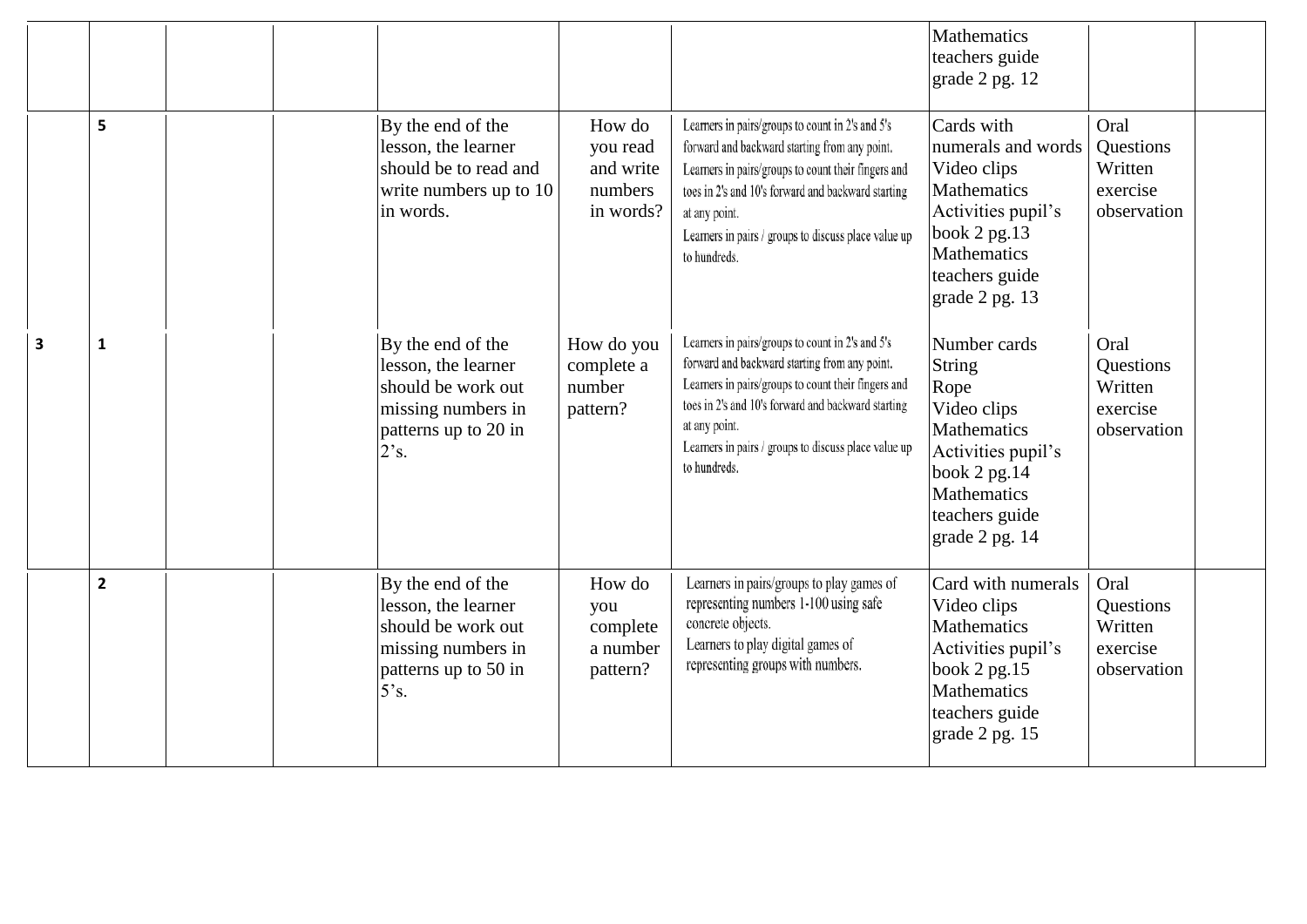| 3 |                  | By the end of the<br>lesson, the learner<br>should be able to<br>identify a half as part<br>of a whole. | How do<br>you get<br>two equal<br>parts of a<br>whole? | Learners to read number names from 1-100.<br>Learners in groups of five to count their<br>fingers and toes.<br>Learners in pairs/groups to play games of<br>representing numbers 1-100 using safe<br>concrete objects.<br>Learners to play digital games of<br>representing groups with numbers. | Paper cut-outs<br>Manila papers<br><b>Mathematics</b><br>Activities pupil's<br>book $2$ pg. 16<br><b>Mathematics</b><br>teachers guide<br>grade 2 pg. 17                   | Oral<br>Questions<br>Written<br>exercise<br>observation |  |
|---|------------------|---------------------------------------------------------------------------------------------------------|--------------------------------------------------------|--------------------------------------------------------------------------------------------------------------------------------------------------------------------------------------------------------------------------------------------------------------------------------------------------|----------------------------------------------------------------------------------------------------------------------------------------------------------------------------|---------------------------------------------------------|--|
| 4 | <b>Fractions</b> | By the end of the<br>lesson, the learner<br>should be able to<br>identify a half as part<br>of a whole. | How do<br>you get<br>two equal<br>parts of a<br>whole? | Learners in pairs to make circular paper<br>cut-outs.<br>Learners in pairs to fold the circular paper<br>cut - outs into two equal parts and identify<br>one of the parts as a half of the whole<br>written as $\frac{1}{2}$ .                                                                   | Paper cut-outs<br>Manila papers<br><b>Mathematics</b><br>Activities pupil's<br>book 2 pg.17<br><b>Mathematics</b><br>teachers guide<br>grade 2 pg. 18                      | Oral<br>Questions<br>Written<br>exercise<br>observation |  |
| 5 |                  | By the end of the<br>lesson, the learner<br>should be able to write<br>a half using symbols.            | How do you<br>write a half<br>using<br>numbers?        | Learners in pairs to make circular paper<br>cut-outs.<br>Learners in pairs to fold the circular paper<br>cut - outs into two equal parts and identify<br>one of the parts as a half of the whole<br>written as $\frac{1}{2}$ .                                                                   | Paper cut-outs<br>Felt pens<br>Manila papers<br><b>Mathematics</b><br>Activities pupil's<br>book $2$ pg. $18$<br>Mathematics<br>teachers guide<br>grade 2 pg. 19           | Oral<br>Questions<br>Written<br>exercise<br>observation |  |
| 1 |                  | By the end of the<br>lesson, the learner<br>should be able to form<br>a whole using halves              | How do you<br>use parts to<br>form a<br>whole?         | Learners in pairs to make circular paper<br>cut-outs.<br>Learners in pairs to fold the circular paper<br>$cut - outs$ into two equal parts and identify<br>one of the parts as a half of the whole<br>written as $\frac{1}{2}$ .                                                                 | Paper cut-outs of<br>different sizes<br>Felt pens<br>Manila papers<br>Mathematics<br>Activities pupil's<br>book 2 pg.19<br>Mathematics<br>teachers guide<br>grade 2 pg. 20 | Oral<br>Questions<br>Written<br>exercise<br>observation |  |

**4**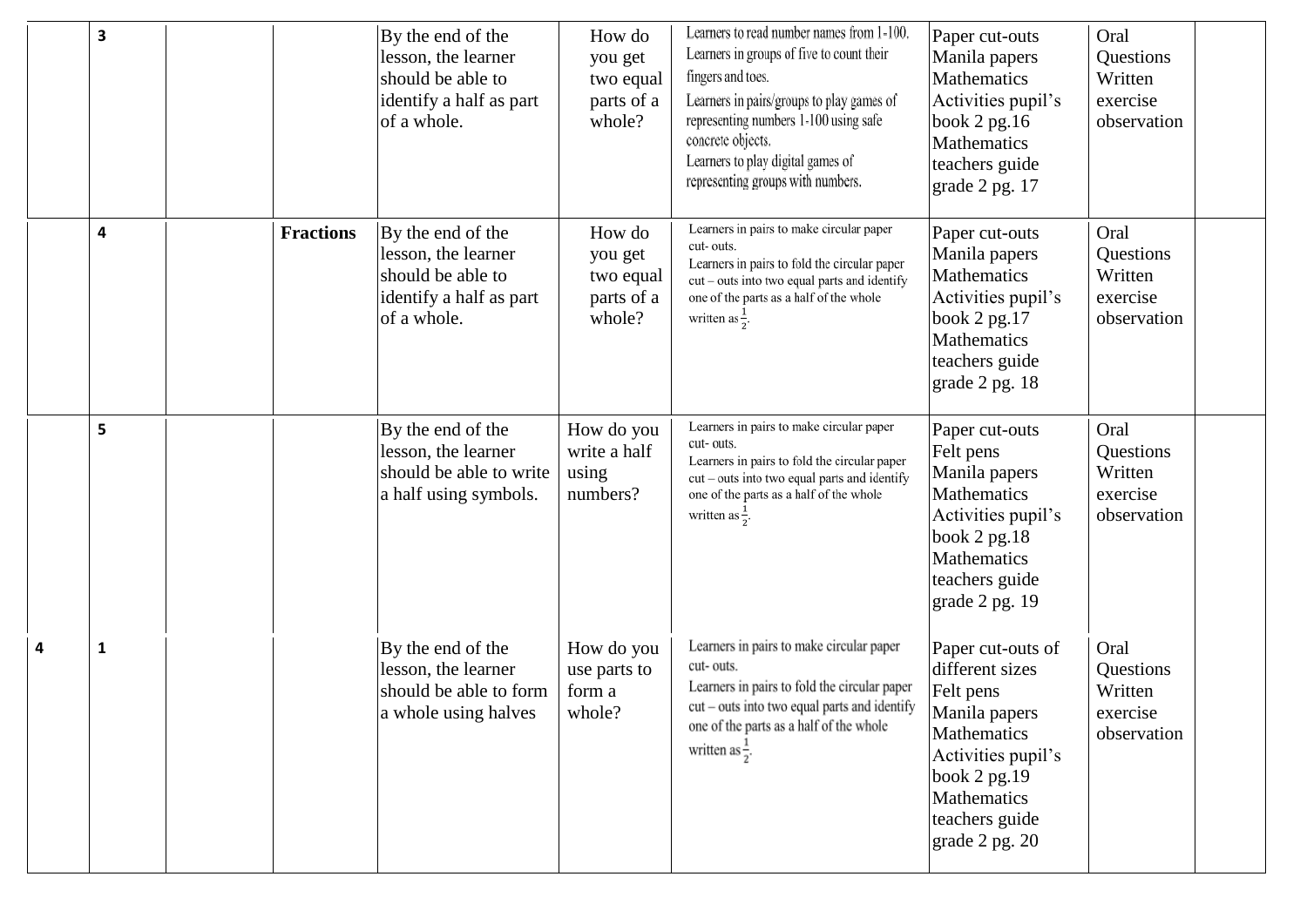| $\mathbf{2}$ | <b>Addition</b> | By the end of the<br>lesson, the learner<br>should be able to add a<br>2-digit number to a 1-<br>digit number up to a<br>sum of 50 horizontally<br>and vertically     | How do<br>you add a<br>$2$ -digit<br>number to<br>a 1-digit<br>number? | Learners in pairs to write addition sentences<br>given in horizontal form vertically according to<br>place value.<br>Learners to add a 2- digit number to a 1- digit<br>number without and with regrouping.<br>Learners to practice addition by skipping on the<br>number line. | Counters<br>Basic addition table<br>Mathematics<br>Activities pupil's<br>book 2 pg.20<br>Mathematics<br>teachers guide<br>grade 2 pg. 22                             | Oral<br>Questions<br>Written<br>exercise<br>observation |  |
|--------------|-----------------|-----------------------------------------------------------------------------------------------------------------------------------------------------------------------|------------------------------------------------------------------------|---------------------------------------------------------------------------------------------------------------------------------------------------------------------------------------------------------------------------------------------------------------------------------|----------------------------------------------------------------------------------------------------------------------------------------------------------------------|---------------------------------------------------------|--|
| 3            |                 | By the end of the<br>lesson, the learner<br>should be able to add a<br>2-digit number to a 1-<br>digit number up to a<br>sum of 100<br>horizontally.                  | How do<br>you add a<br>$2$ -digit<br>number to<br>a 1-digit<br>number? | Learners in pairs to write addition sentences<br>given in horizontal form vertically according to<br>place value.<br>Learners to add a 2- digit number to a 1- digit<br>number without and with regrouping.<br>Learners to practice addition by skipping on the<br>number line. | Counters<br>Basic addition table<br><b>Mathematics</b><br>Activities pupil's<br>book $2$ pg. $21$<br>Mathematics<br>teachers guide<br>grade 2 pg. 23                 | Oral<br>Questions<br>Written<br>exercise<br>observation |  |
| 4            |                 | By the end of the<br>lesson, the learner<br>should be able to add a<br>2-digit number to a 1-<br>digit number without<br>regrouping up to a sum<br>of 100 vertically. | How do<br>you add a<br>$2$ -digit<br>number to<br>a 1-digit<br>number? | Learners in pairs to write addition sentences<br>given in horizontal form vertically according to<br>place value.<br>Learners to add a 2- digit number to a 1- digit<br>number without and with regrouping.<br>Learners to practice addition by skipping on the<br>number line. | Counters<br>Basic addition table<br>Place value<br>apparatus<br>Mathematics<br>Activities pupil's<br>book 2 pg.22<br>Mathematics<br>teachers guide<br>grade 2 pg. 24 | Oral<br>Questions<br>Written<br>exercise<br>observation |  |
| 5            |                 | By the end of the<br>lesson, the learner<br>should be able to add<br>3-single digit numbers.                                                                          | How do you<br>add single<br>digit<br>numbers?                          | Learners in pairs/groups to collect different safe<br>objects and use them in addition of 3-single digit<br>numbers.<br>Learners in pairs/groups to practice breaking<br>numbers apart to make a 10.                                                                            | Counters<br>Basic addition table<br>Mathematics<br>Activities pupil's<br>book 2 pg.23<br>Mathematics<br>teachers guide<br>grade 2 pg. 25                             | Oral<br>Questions<br>Written<br>exercise<br>observation |  |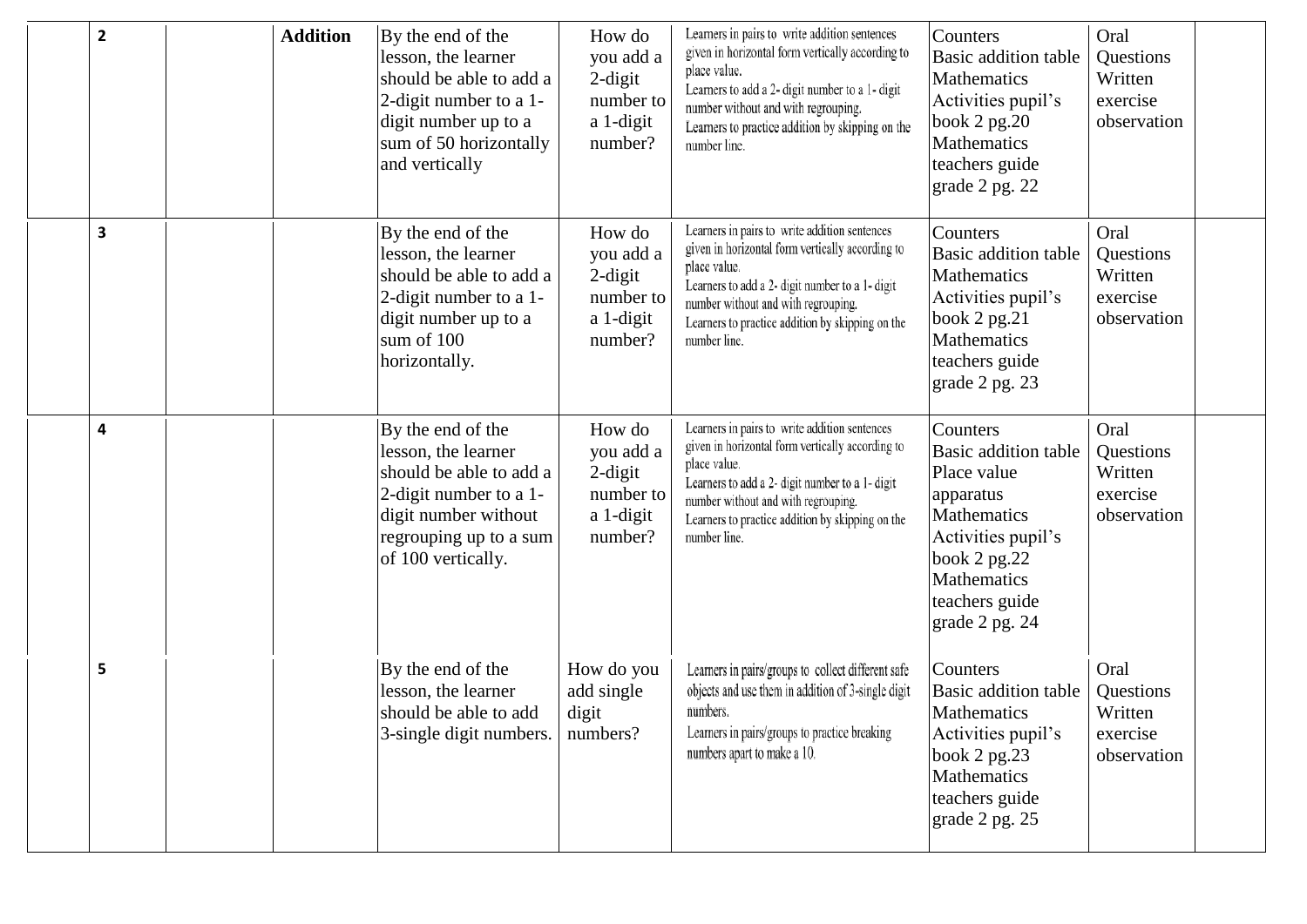| 5 | $\mathbf{1}$            | By the end of the<br>lesson, the learner<br>should be able to add a<br>2-digit number to a 2-<br>digit number without<br>regrouping up to a sum<br>of 50 horizontally. | How do you<br>add a 2-digit<br>number to a<br>$2$ -digit<br>number? | Learners in pairs to come up with different ways<br>of adding two 2-digit numbers without and with<br>regrouping.     | Counters<br>Basic addition table<br>Place value<br>apparatus<br>Mathematics<br>Activities pupil's<br>book 2 pg.24<br><b>Mathematics</b><br>teachers guide<br>grade 2 pg. 26    | Oral<br>Questions<br>Written<br>exercise<br>observation |  |
|---|-------------------------|------------------------------------------------------------------------------------------------------------------------------------------------------------------------|---------------------------------------------------------------------|-----------------------------------------------------------------------------------------------------------------------|--------------------------------------------------------------------------------------------------------------------------------------------------------------------------------|---------------------------------------------------------|--|
|   | $\overline{\mathbf{2}}$ | By the end of the<br>lesson, the learner<br>should be able to add a<br>2-digit number to a 2-<br>digit number without<br>regrouping up to a sum<br>of 50 vertically.   | How do you<br>add a 2-digit<br>number to a<br>$2$ -digit<br>number? | Learners in pairs to come up with different ways<br>of adding two 2-digit numbers without and with<br>regrouping.     | Counters<br>Basic addition table<br>Place value<br>apparatus<br>Mathematics<br>Activities pupil's<br>book 2 pg.25<br><b>Mathematics</b><br>teachers guide<br>grade 2 pg. 27-28 | Oral<br>Questions<br>Written<br>exercise<br>observation |  |
|   | 3                       | By the end of the<br>lesson, the learner<br>should be able to work<br>out missing numbers<br>in patterns involving<br>addition up to 20.                               | How do you<br>work out<br>missing<br>numbers in<br>patterns?        | Learners to play digital games involving addition.<br>Learners in groups to make patterns using<br>numbers up to 100. | Counters<br>Mathematics<br>Activities pupil's<br>book $2$ pg. $26$<br>Mathematics<br>teachers guide<br>grade 2 pg29                                                            | Oral<br>Questions<br>Written<br>exercise<br>observation |  |
|   | 4                       | By the end of the<br>lesson, the learner<br>should be able to work<br>out missing numbers<br>in patterns involving<br>addition up to 20.                               | How do<br>you work<br>out<br>missing<br>numbers<br>in<br>patterns?  | Learners to play digital games involving addition.<br>Learners in groups to make patterns using<br>numbers up to 100. | Counters<br>Mathematics<br>Activities pupil's<br>book $2$ pg. $26$<br>Mathematics<br>teachers guide<br>grade 2 pg29                                                            | Oral<br>Questions<br>Written<br>exercise<br>observation |  |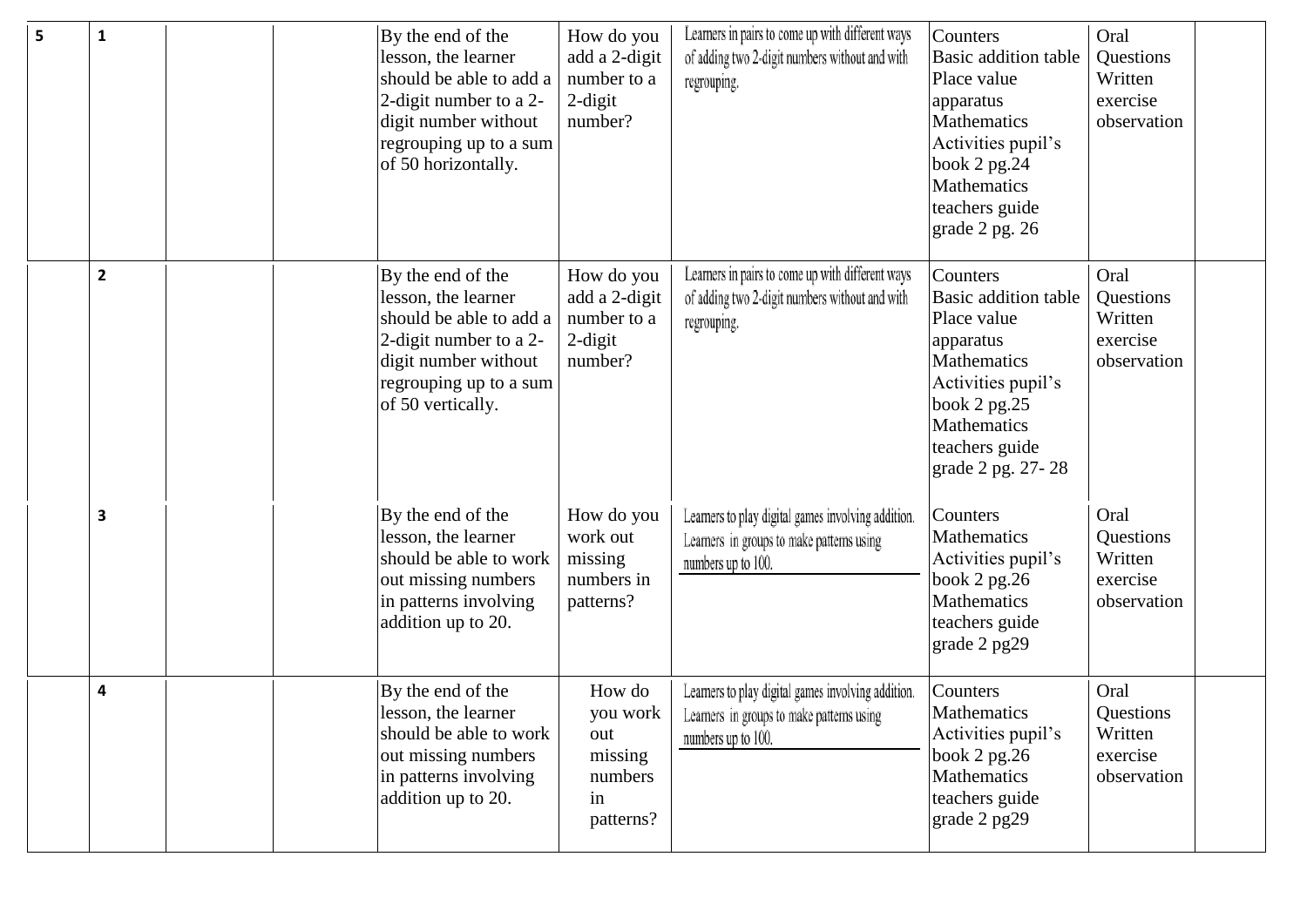|   | 5            | <b>Subtractio</b><br>$\mathbf n$ | By the end of the<br>lesson, the learner<br>should be able to<br>subtract 2-single digit<br>numbers horizontally.                                      | How do you<br>subtract<br>single digit<br>numbers?                                                            | Learners in pairs /groups to subtract<br>single digit numbers by comparing<br>groups of objects.<br>Learners to subtract up to 2-digit<br>numbers without regrouping in<br>horizontal and vertical forms. | Counters<br>Mathematics<br>Activities pupil's<br>book $2$ pg. $27$<br>Mathematics<br>teachers guide<br>grade 2 pg31    | Oral<br>Questions<br>Written<br>exercise<br>observation |
|---|--------------|----------------------------------|--------------------------------------------------------------------------------------------------------------------------------------------------------|---------------------------------------------------------------------------------------------------------------|-----------------------------------------------------------------------------------------------------------------------------------------------------------------------------------------------------------|------------------------------------------------------------------------------------------------------------------------|---------------------------------------------------------|
| 6 | $\mathbf{1}$ |                                  | By the end of the<br>lesson, the learner<br>should be able to<br>subtract 2-single digit<br>numbers vertically                                         | How do<br>you<br>subtract<br>single<br>digit<br>numbers?                                                      | Learners in pairs /groups to subtract<br>single digit numbers by comparing<br>groups of objects.<br>Learners to subtract up to 2-digit<br>numbers without regrouping in<br>horizontal and vertical forms. | Counters<br>Mathematics<br>Activities pupil's<br>book $2$ pg. $28$<br>Mathematics<br>teachers guide<br>grade 2 pg32-33 | Oral<br>Questions<br>Written<br>exercise<br>observation |
|   | $\mathbf{2}$ |                                  | By the end of the<br>lesson, the learner<br>should be able to<br>subtract a 1-digit<br>number from a 2-<br>single digit number<br>horizontally.        | How do you<br>subtract a 1-<br>digit number<br>from a 2-<br>digit<br>number?                                  | Learners in pairs /groups to subtract<br>single digit numbers by comparing<br>groups of objects.<br>Learners to subtract up to 2-digit<br>numbers without regrouping in<br>horizontal and vertical forms. | Counters<br>Mathematics<br>Activities pupil's<br>book 2 pg.29<br>Mathematics<br>teachers guide<br>grade 2 pg. 34       | Oral<br>Questions<br>Written<br>exercise<br>observation |
|   | 3            |                                  | By the end of the<br>lesson, the learner<br>should be able to<br>subtract a 2-single<br>using the relationship<br>between addition and<br>subtraction. | How do you<br>work out<br>subtraction<br>using the<br>relationship<br>between<br>addition and<br>subtraction? | Learners in pairs /groups to subtract<br>single digit numbers by comparing<br>groups of objects.<br>Learners to subtract up to 2-digit<br>numbers without regrouping in<br>horizontal and vertical forms. | Counters<br>Mathematics<br>Activities pupil's<br>book $2$ pg. $31$<br>Mathematics<br>teachers guide<br>grade 2 pg. 37  | Oral<br>Questions<br>Written<br>exercise<br>observation |
|   | 4            |                                  | By the end of the<br>lesson, the learner<br>should be able to work<br>out missing numbers                                                              | How do you<br>work out<br>missing<br>numbers in<br>subtraction?                                               | Learners to work out missing numbers<br>in subtraction of up to 2- digit numbers.<br>Learners to play digital games<br>involving subtraction.                                                             | Counters<br>Mathematics<br>Activities pupil's<br>book $2$ pg. $32$                                                     | Oral<br>Questions<br>Written<br>exercise<br>observation |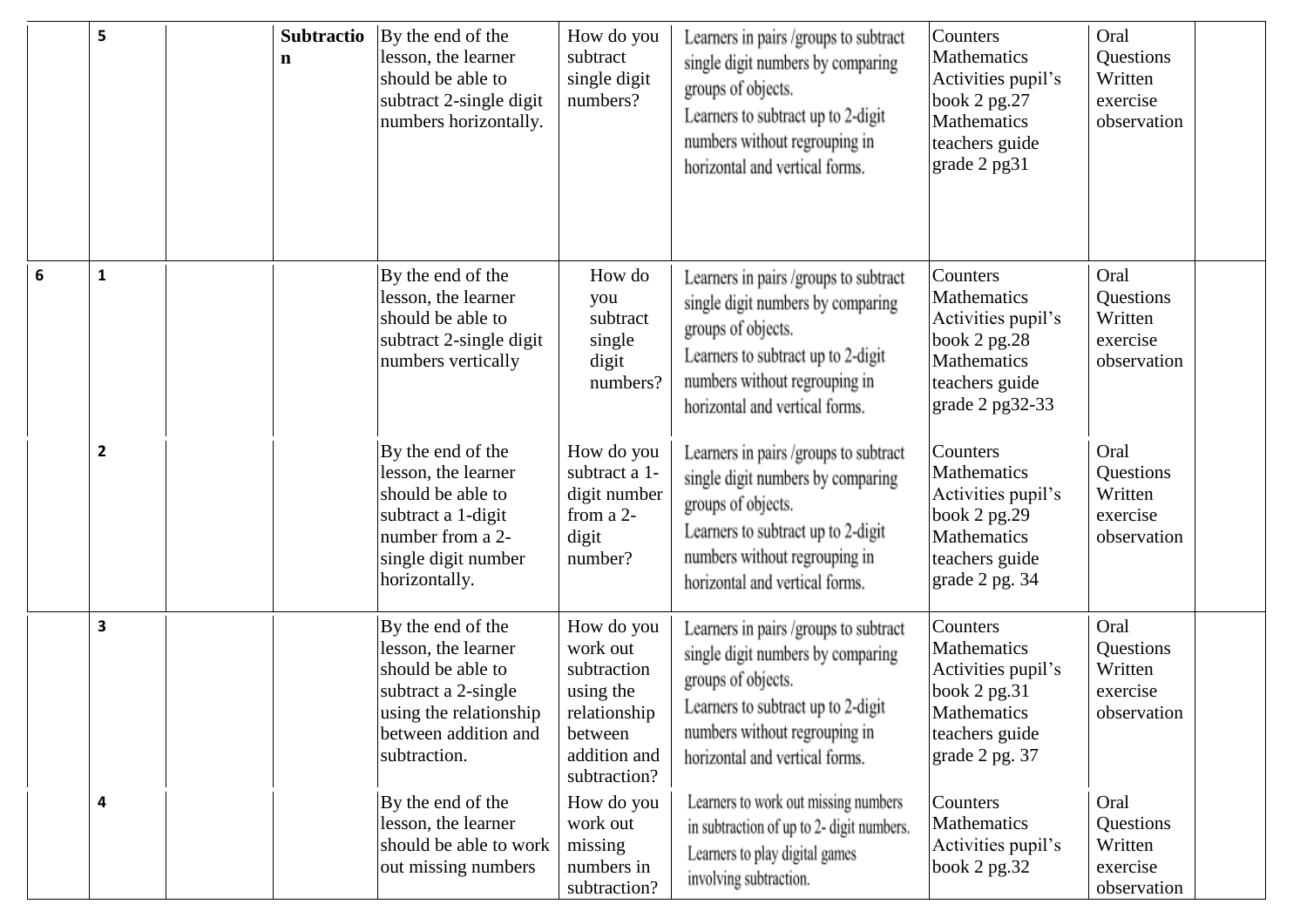|                |                         |     | in subtraction of single<br>digit numbers.                                                                                                                 |                                                                             |                                                                                                                                                                                                          | <b>Mathematics</b><br>teachers guide<br>grade 2 pg. 38                                                                         |                                                         |  |
|----------------|-------------------------|-----|------------------------------------------------------------------------------------------------------------------------------------------------------------|-----------------------------------------------------------------------------|----------------------------------------------------------------------------------------------------------------------------------------------------------------------------------------------------------|--------------------------------------------------------------------------------------------------------------------------------|---------------------------------------------------------|--|
|                | 5                       |     | By the end of the<br>lesson, the learner<br>should be able to work<br>out missing numbers<br>in subtraction of single<br>digit numbers.                    | How do you<br>work out<br>missing<br>numbers in<br>subtraction?             | Learners to work out missing numbers<br>in subtraction of up to 2- digit numbers.<br>Learners to play digital games<br>involving subtraction.                                                            | Counters<br>Mathematics<br>Activities pupil's<br>book 2 pg.33<br>Mathematics<br>teachers guide<br>grade 2 pg. 39               | Oral<br>Questions<br>Written<br>exercise<br>observation |  |
| $\overline{7}$ | 1                       |     | By the end of the<br>lesson, the learner<br>should be able to work<br>out missing number in<br>patterns involving<br>subtraction from 1 up<br>to 20.       | How do<br>you work<br>out<br>missing<br>numbers<br>in<br>patterns?          | Learners to work out missing numbers<br>in subtraction of up to 2- digit numbers.<br>Learners to play digital games<br>involving subtraction.                                                            | Counters<br>Mathematics<br>Activities pupil's<br>book 2 pg.34<br>Mathematics<br>teachers guide<br>grade 2 pg. 40               | Oral<br>Questions<br>Written<br>exercise<br>observation |  |
|                | $\overline{\mathbf{2}}$ | ion | <b>Multiplicat</b> $\vert$ By the end of the<br>lesson, the learner<br>should be able to<br>model multiplication<br>as repeated addition up<br>to 2 times. | How do<br>you get<br>the total<br>number<br>of objects<br>in two<br>groups? | Learners in pairs/groups to use counters to<br>represent multiplication as repeated<br>addition.<br>Learners in pairs/groups to use number<br>lines to represent multiplication as<br>repeated addition. | Counters<br><b>Mathematics</b><br>Activities pupil's<br>book 2 pg.35<br><b>Mathematics</b><br>teachers guide<br>grade 2 pg. 42 | Oral<br>Questions<br>Written<br>exercise<br>observation |  |
|                | З                       |     | By the end of the<br>lesson, the learner<br>should be able to<br>model multiplication<br>as repeated addition up<br>to 3 times.                            | How do you<br>get the total<br>number of<br>objects in<br>three<br>groups?  | Learners in pairs/groups to use counters to<br>represent multiplication as repeated<br>addition.<br>Learners in pairs/groups to use number<br>lines to represent multiplication as<br>repeated addition. | Counters<br><b>Mathematics</b><br>Activities pupil's<br>book 2 pg.36-37<br>Mathematics<br>teachers guide<br>grade 2 pg. 43     | Oral<br>Questions<br>Written<br>exercise<br>observation |  |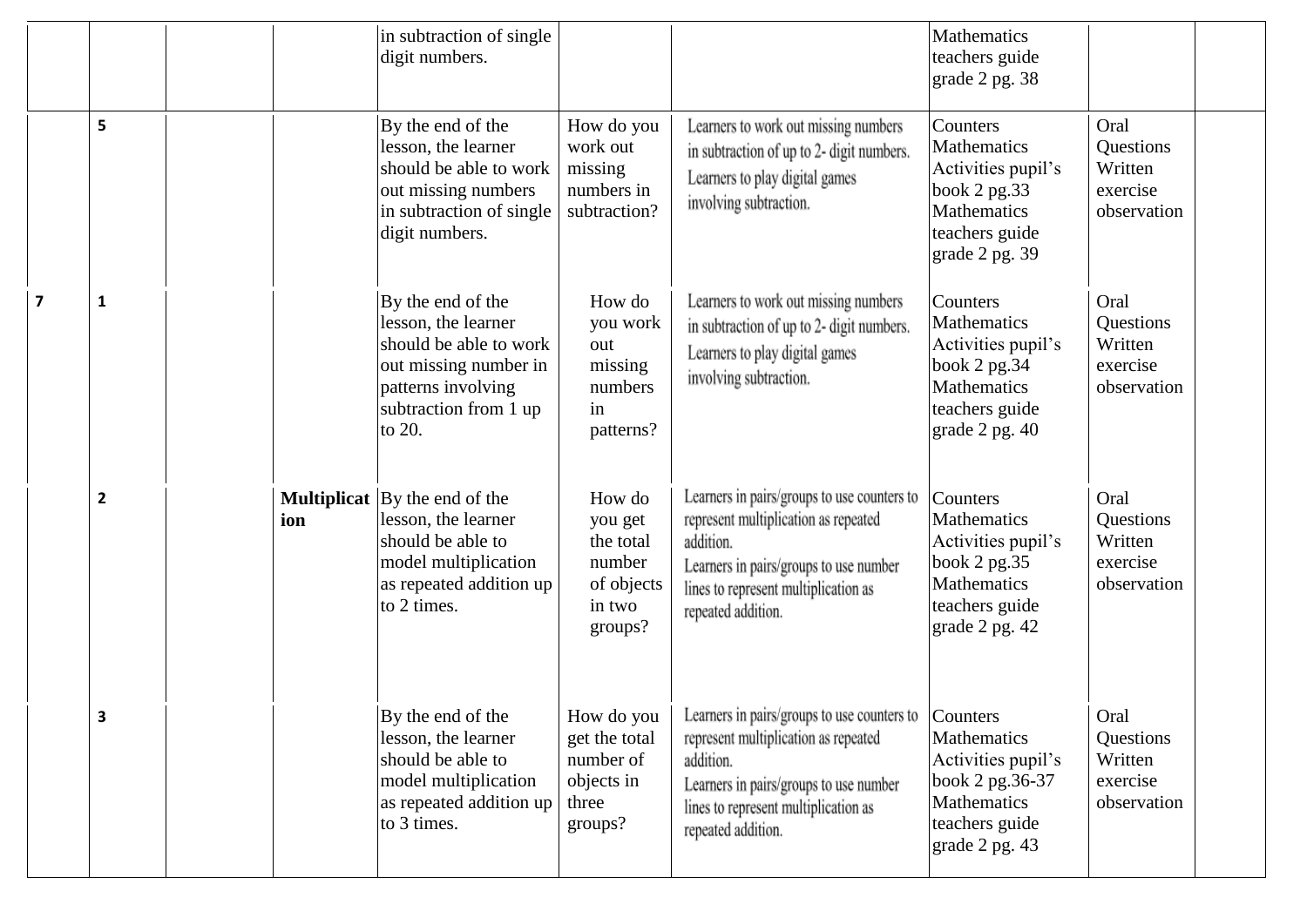|   | $\overline{\mathbf{4}}$ | By the end of the<br>lesson, the learner<br>should be able to<br>model multiplication<br>as repeated addition up<br>to 4 times.      | How do<br>you get<br>the total<br>number<br>of objects<br>in four<br>groups?                           | Learners in pairs/groups to use counters to<br>represent multiplication as repeated<br>addition.<br>Learners in pairs/groups to use number<br>lines to represent multiplication as<br>repeated addition.   | Counters<br>Mathematics<br>Activities pupil's<br>book 2 pg.38-39<br>Mathematics<br>teachers guide<br>grade 2 pg. 44    | Oral<br>Questions<br>Written<br>exercise<br>observation |
|---|-------------------------|--------------------------------------------------------------------------------------------------------------------------------------|--------------------------------------------------------------------------------------------------------|------------------------------------------------------------------------------------------------------------------------------------------------------------------------------------------------------------|------------------------------------------------------------------------------------------------------------------------|---------------------------------------------------------|
|   | 5                       | By the end of the<br>lesson, the learner<br>should be able to<br>model multiplication<br>as repeated addition up<br>to 5 times.      | How do<br>you get<br>the total<br>number<br>of objects<br>in five<br>groups?                           | Learners in pairs/groups to use counters to<br>represent multiplication as repeated<br>addition.<br>Learners in pairs/groups to use number<br>lines to represent multiplication as<br>repeated addition.   | Counters<br>Mathematics<br>Activities pupil's<br>book 2 pg.40-41<br>Mathematics<br>teachers guide<br>grade 2 pg. 45-46 | Oral<br>Questions<br>Written<br>exercise<br>observation |
| 8 | $\mathbf{1}$            | By the end of the<br>lesson, the learner<br>should be able to write<br>repeated addition as<br>multiplication, using<br>the sign "x" | How do<br>you write<br>repeated<br>addition<br>as<br>multiplica<br>tion using<br>the sign<br>$``x"$ ?? | Learners to use 'x' sign in writing repeated<br>addition sentences as multiplication.                                                                                                                      | Counters<br>Mathematics<br>Activities pupil's<br>book 2 pg.42-43<br>Mathematics<br>teachers guide<br>grade 2 pg. 47    | Oral<br>Questions<br>Written<br>exercise<br>observation |
|   | $\overline{2}$          | By the end of the<br>lesson, the learner<br>should be able to write<br>multiplication<br>sentences from<br>repeated addition.        | How do<br>you write<br>multiplica<br>tion<br>sentence<br>from<br>repeated<br>addition?                 | Learners to play digital games involving<br>multiplication.<br>Learners could visit the local market to<br>see how fruits are arranged in groups of<br>3's, 4's ,5's or 10's a certain number of<br>times. | Counters<br>Mathematics<br>Activities pupil's<br>book 2 pg.44<br>Mathematics<br>teachers guide<br>grade 2 pg. 48-49    | Oral<br>Questions<br>Written<br>exercise<br>observation |
|   | $\overline{\mathbf{3}}$ | By the end of the<br>lesson, the learner<br>should be able to<br>multiply single digit<br>numbers by 1                               | How do<br>you<br>multiply<br>single<br>digit                                                           | Learners to multiply single digit numbers<br>by 1, 2, 3, 4, 5 and 10.                                                                                                                                      | Counters<br>Mathematics<br>Activities pupil's<br>book $2$ pg. 45                                                       | Oral<br>Questions<br>Written<br>exercise<br>observation |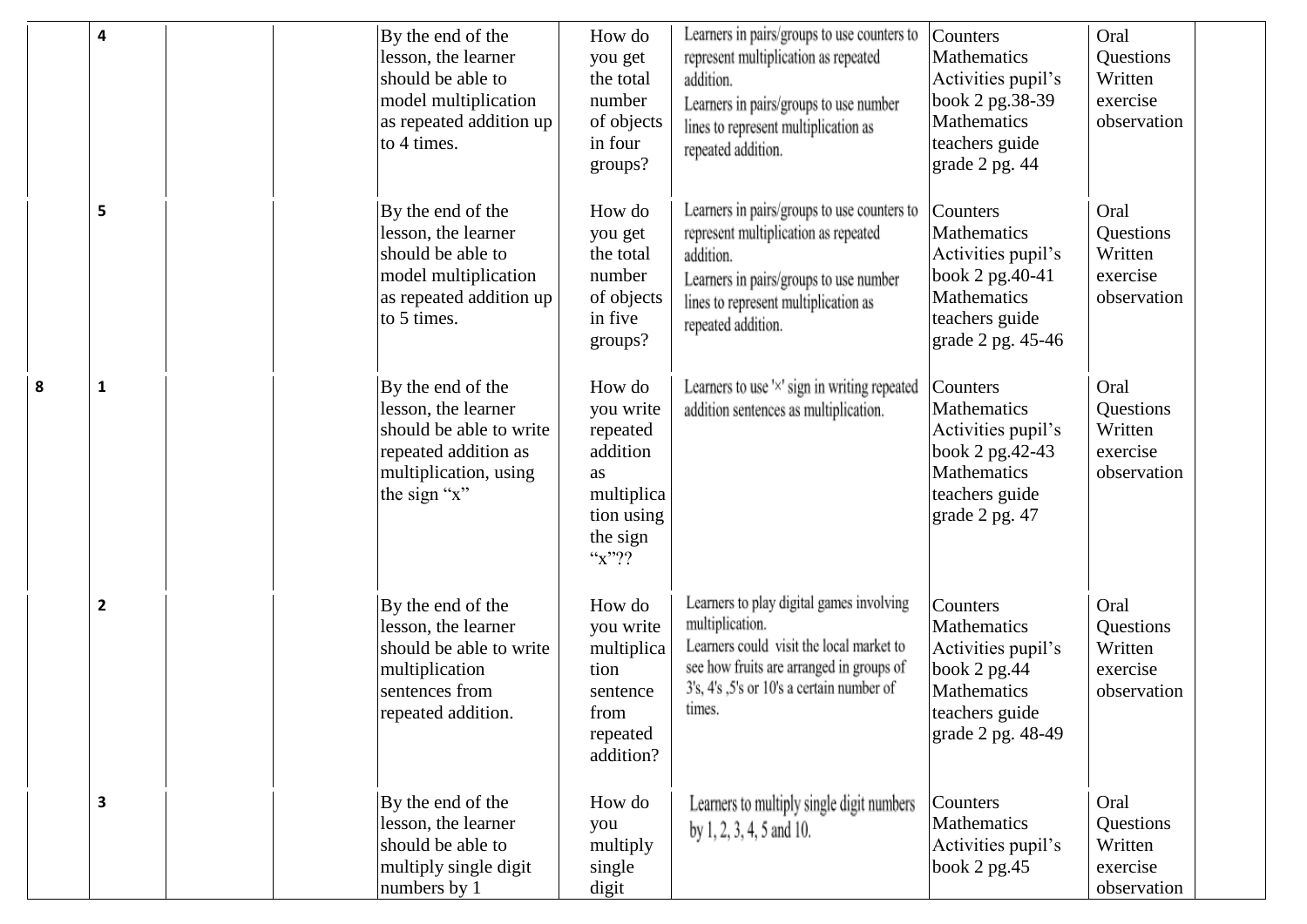|   |                                      |                                                                                                       | numbers<br>by $1?$                   |                                                                                                                                                                                                                                                                                                                                                                                                                                                                                                  | Mathematics<br>teachers guide<br>grade 2 pg. 50                                                                                              |                                                         |
|---|--------------------------------------|-------------------------------------------------------------------------------------------------------|--------------------------------------|--------------------------------------------------------------------------------------------------------------------------------------------------------------------------------------------------------------------------------------------------------------------------------------------------------------------------------------------------------------------------------------------------------------------------------------------------------------------------------------------------|----------------------------------------------------------------------------------------------------------------------------------------------|---------------------------------------------------------|
| 4 | <b>MEASUREME</b> Length<br><b>NT</b> | By the end of the<br>lesson, the learner<br>should be able to<br>measure length using<br>fixed units. | How can<br>you measure<br>length?    | Learners in pairs/groups to use<br>sticks of equal length to measure<br>different lengths, record and<br>discuss the results.<br>Learners in pairs/groups to measure<br>length using sticks of different<br>lengths, including 1- metre sticks<br>and identify the 1- metre sticks.<br>Learners to make 1-metre sticks<br>and use them in measuring various<br>lengths within the classroom,<br>record and discuss the results.<br>Learners to play digital games<br>involving length in metres. | Pencils of same<br>length.<br><b>Mathematics</b><br>Activities pupil's<br>book $2$ pg. 46<br>Mathematics<br>teachers guide<br>grade 2 pg. 52 | Oral<br>Questions<br>Written<br>exercise<br>observation |
| 5 |                                      | By the end of the<br>lesson, the learner<br>should be able to<br>measure length using<br>fixed units. | How can<br>you<br>measure<br>length? | Learners in pairs/groups to use<br>sticks of equal length to measure<br>different lengths, record and<br>discuss the results.<br>Learners in pairs/groups to measure<br>length using sticks of different<br>lengths, including 1- metre sticks<br>and identify the 1- metre sticks.<br>Learners to make 1-metre sticks<br>and use them in measuring various<br>lengths within the classroom,<br>record and discuss the results.<br>Learners to play digital games<br>involving length in metres. | <b>Stick</b><br>Classroom wall<br>Mathematics<br>Activities pupil's<br>book 2 pg.47<br>Mathematics<br>teachers guide<br>grade 2 pg. 53       | Oral<br>Questions<br>Written<br>exercise<br>observation |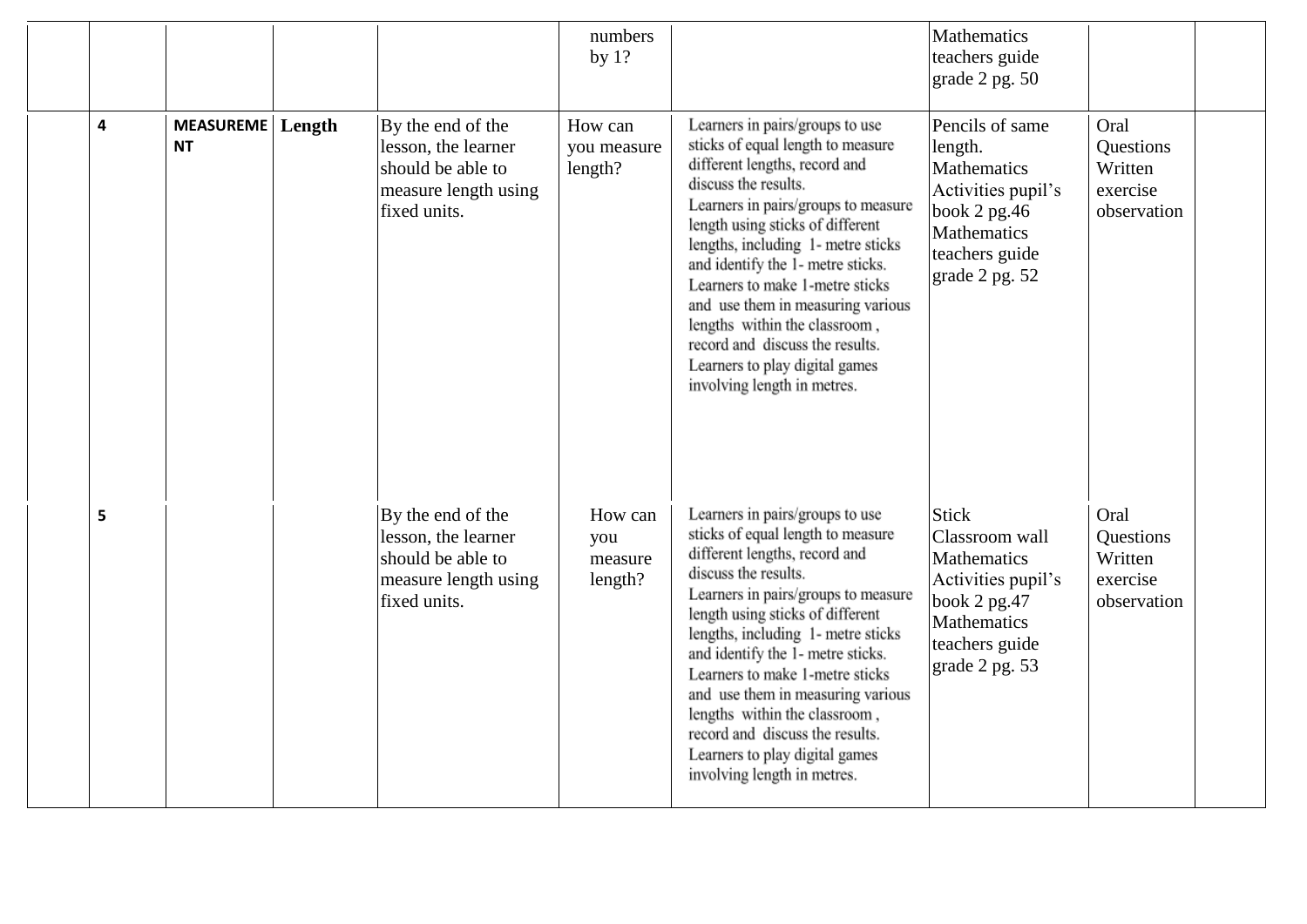| 9 | 1            | <b>Mass</b> | By the end of the<br>lesson, the learner<br>should be able to<br>measure mass using<br>fixed units     | How can<br>you measure<br>mass of an<br>object?                              | Learners in pairs/groups to use items of same<br>mass and a beam balance to measure<br>different masses record and discuss the<br>results.<br>Learners in pairs/groups to use an item<br>equivalent to a 1-kilogram mass and a beam<br>balance to make other 1-kilogram masses and<br>use them to compare other masses.<br>Learner to practice measuring mass in<br>kilograms using a 1- kilogram mass.<br>Learners to play digital games involving<br>mass in kilograms.                                                            | Beam balance<br>Mathematics<br>textbooks<br>Stones, bag, sand.<br><b>Mathematics</b><br>Activities pupil's<br>book 2 pg.48<br>Mathematics<br>teachers guide<br>grade 2 pg. 55 | Oral<br>Questions<br>Written<br>exercise<br>observation |
|---|--------------|-------------|--------------------------------------------------------------------------------------------------------|------------------------------------------------------------------------------|--------------------------------------------------------------------------------------------------------------------------------------------------------------------------------------------------------------------------------------------------------------------------------------------------------------------------------------------------------------------------------------------------------------------------------------------------------------------------------------------------------------------------------------|-------------------------------------------------------------------------------------------------------------------------------------------------------------------------------|---------------------------------------------------------|
|   | $\mathbf{2}$ |             | By the end of the<br>lesson, the learner<br>should be able to<br>measure mass using<br>fixed units     | How can<br>you measure<br>mass of an<br>object?                              | Learners in pairs/groups to use items of same<br>mass and a beam balance to measure<br>different masses record and discuss the<br>results.<br>Learners in pairs/groups to use an item<br>equivalent to a 1-kilogram mass and a beam<br>balance to make other 1-kilogram masses and<br>use them to compare other masses.<br>Learner to practice measuring mass in<br>kilograms using a 1- kilogram mass.<br>Learners to play digital games involving<br>mass in kilograms.                                                            | Beam balance<br>Coin<br>Potato<br>Rubber, chalk stick<br>Mathematics<br>Activities pupil's<br>book $2$ pg. 49<br>Mathematics<br>teachers guide<br>grade 2 pg. 56              | Oral<br>Questions<br>Written<br>exercise<br>observation |
|   | 3            | Capacity    | By the end of the<br>lesson, the learner<br>should be able to<br>measure capacity using<br>fixed units | How can<br>you measure<br>the amount<br>of water a<br>container<br>can hold? | Learners in pairs /groups to use small<br>containers of equal capacity to fill bigger<br>containers of same capacity but different<br>shapes with water and count the number<br>of small containers used to fill them.<br>Learners in pairs/groups to use 1 litre<br>containers to fill big containers with water<br>and count the number of litres used to fill<br>the big containers.<br>Learners in groups to measure the<br>capacity of different containers in litres.<br>Learners to play digital games involving<br>capacity. | Cup<br>Basin<br>Water<br>Bucket, jug, sufuria<br>Mathematics<br>Activities pupil's<br>book 2 pg.50<br>Mathematics<br>teachers guide<br>grade 2 pg. 58                         | Oral<br>Questions<br>Written<br>exercise<br>observation |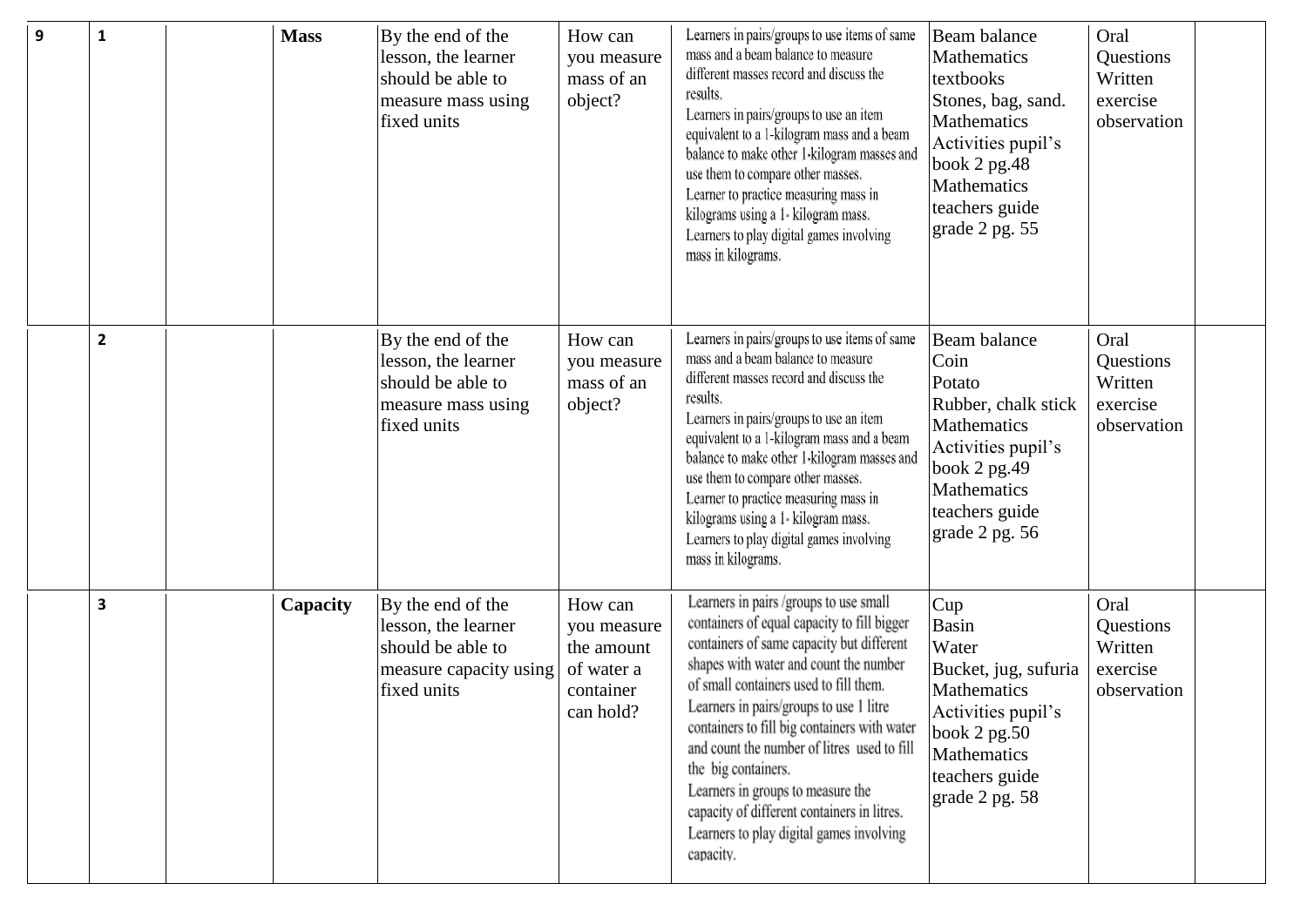|    | $\overline{\mathbf{4}}$ |             | By the end of the<br>lesson, the learner<br>should be able to<br>measure capacity using<br>fixed units | How can<br>you measure<br>the amount<br>of water a<br>container<br>can hold?       | Learners in pairs /groups to use small<br>containers of equal capacity to fill bigger<br>containers of same capacity but different<br>shapes with water and count the number<br>of small containers used to fill them.<br>Learners in pairs/groups to use 1 litre<br>containers to fill big containers with water<br>and count the number of litres used to fill<br>the big containers.<br>Learners in groups to measure the<br>capacity of different containers in litres.<br>Learners to play digital games involving<br>capacity. | Cup<br><b>Basin</b><br>Water<br>Bucket, jug,<br>sufuria, jerricans<br>Mathematics<br>Activities pupil's<br>book $2$ pg.51<br><b>Mathematics</b><br>teachers guide<br>grade 2 pg. 59 | Oral<br>Questions<br>Written<br>exercise<br>observation |
|----|-------------------------|-------------|--------------------------------------------------------------------------------------------------------|------------------------------------------------------------------------------------|--------------------------------------------------------------------------------------------------------------------------------------------------------------------------------------------------------------------------------------------------------------------------------------------------------------------------------------------------------------------------------------------------------------------------------------------------------------------------------------------------------------------------------------|-------------------------------------------------------------------------------------------------------------------------------------------------------------------------------------|---------------------------------------------------------|
|    | 5                       |             | By the end of the<br>lesson, the learner<br>should be able to<br>measure capacity using<br>fixed units | How can<br>you<br>measure<br>the<br>amount of<br>water a<br>container<br>can hold? | Learners in pairs /groups to use small<br>containers of equal capacity to fill bigger<br>containers of same capacity but different<br>shapes with water and count the number<br>of small containers used to fill them.<br>Learners in pairs/groups to use 1 litre<br>containers to fill big containers with water<br>and count the number of litres used to fill<br>the big containers.<br>Learners in groups to measure the<br>capacity of different containers in litres.<br>Learners to play digital games involving<br>capacity. | Cup<br><b>Basin</b><br>Water<br>Bucket, jug,<br>sufuria, jerrycan<br><b>Mathematics</b><br>Activities pupil's<br>book 2 pg.52<br>Mathematics<br>teachers guide<br>grade 2 pg. 60    | Oral<br>Questions<br>Written<br>exercise<br>observation |
| 10 | $\mathbf{1}$            | <b>Time</b> | By the end of the<br>lesson, the learner<br>should be able to<br>identify months of the<br>year.       | How can<br>you<br>identify<br>the time<br>of the<br>year?                          | Learners in pairs/groups to discuss activities that take<br>place in the months of the year.<br>Learners in pairs/groups to sing songs, rhymes<br>related to number of days in the months of the year.<br>Learners in pairs/groups to measure time taken to<br>perform an activity using arbitrary units.<br>Learners in pairs/groups to measure time taken to<br>perform an activity using fixed units.                                                                                                                             | Calendar<br>Digital devices<br><b>Mathematics</b><br>Activities pupil's<br>book 2 pg.53<br>Mathematics<br>teachers guide<br>grade 2 pg. 62                                          | Oral<br>Questions<br>Written<br>exercise<br>observation |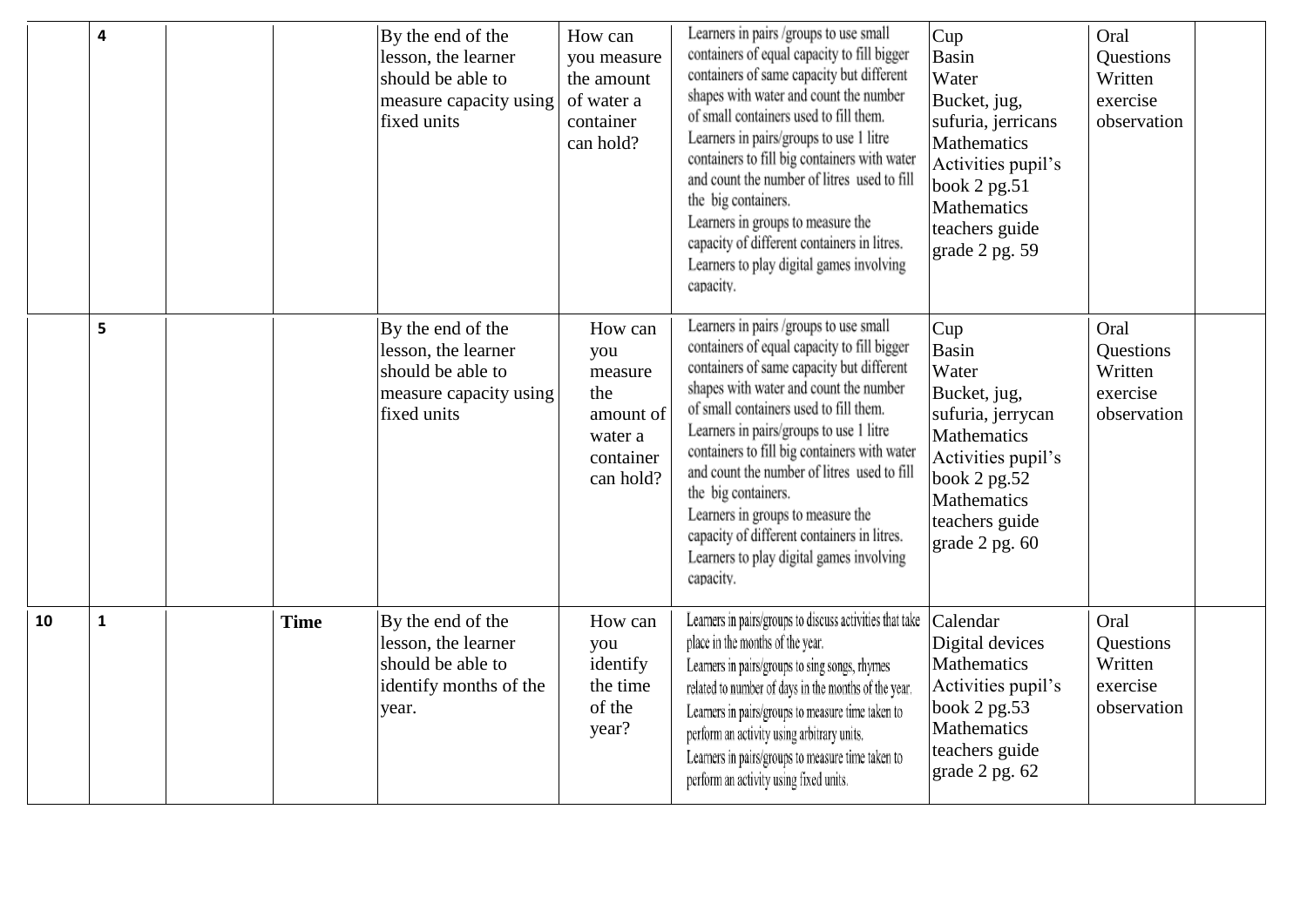| $\overline{2}$          |              | By the end of the<br>lesson, the learner<br>should be able to relate<br>the months of the year<br>with various activities.     | What<br>activities<br>take place<br>in a year?                                    | Learners in pairs/groups to discuss activities that take<br>place in the months of the year.<br>Learners in pairs/groups to sing songs, rhymes<br>related to number of days in the months of the year.<br>Learners in pairs/groups to measure time taken to<br>perform an activity using arbitrary units.<br>Learners in pairs/groups to measure time taken to<br>perform an activity using fixed units. | Calendar<br>Digital devices<br>Mathematics<br>Activities pupil's<br>book 2 pg.54<br>Mathematics<br>teachers guide<br>grade 2 pg. 63                               | Oral<br>Questions<br>Written<br>exercise<br>observation |  |
|-------------------------|--------------|--------------------------------------------------------------------------------------------------------------------------------|-----------------------------------------------------------------------------------|----------------------------------------------------------------------------------------------------------------------------------------------------------------------------------------------------------------------------------------------------------------------------------------------------------------------------------------------------------------------------------------------------------|-------------------------------------------------------------------------------------------------------------------------------------------------------------------|---------------------------------------------------------|--|
| $\overline{\mathbf{3}}$ |              | By the end of the<br>lesson, the learner<br>should be able to recite<br>the number of days in<br>each month of the<br>year.    | How do<br>we tell<br>the<br>number<br>of days in<br>each<br>month of<br>the year? | Learners in pairs/groups to discuss activities that take<br>place in the months of the year.<br>Learners in pairs/groups to sing songs, rhymes<br>related to number of days in the months of the year.<br>Learners in pairs/groups to measure time taken to<br>perform an activity using arbitrary units.<br>Learners in pairs/groups to measure time taken to<br>perform an activity using fixed units. | Calendar<br>Mathematics<br>Activities pupil's<br>book $2$ pg.55<br>Mathematics<br>teachers guide<br>grade 2 pg. 64                                                | Oral<br>Questions<br>Written<br>exercise<br>observation |  |
| 4                       |              | By the end of the<br>lesson, the learner<br>should be able to<br>measure time using<br>arbitrary units.                        | How can<br>you tell<br>how long<br>an<br>activity<br>will take?                   | Learners in pairs/groups to discuss activities that take<br>place in the months of the year.<br>Learners in pairs/groups to sing songs, rhymes<br>related to number of days in the months of the year.<br>Learners in pairs/groups to measure time taken to<br>perform an activity using arbitrary units.<br>Learners in pairs/groups to measure time taken to<br>perform an activity using fixed units. | Chart of the<br>National anthem.<br>Mathematics<br>Activities pupil's<br>book $2$ pg.56<br>Mathematics<br>teachers guide<br>grade 2 pg. 64                        | Oral<br>Questions<br>Written<br>exercise<br>observation |  |
| 5                       | <b>Money</b> | By the end of the<br>lesson, the learner<br>should be able to<br>identify Kenyan<br>currency coins and<br>notes up to sh. 100. | How do you<br>identify<br>Kenyan<br>currency?                                     | Learners in pairs/groups to sort out Kenyan<br>currency coins and notes according to their<br>features up to sh.100.                                                                                                                                                                                                                                                                                     | Kenyan currency in<br>coins and notes up<br>to a hundred.<br>Mathematics<br>Activities pupil's<br>book 2 pg.57<br>Mathematics<br>teachers guide<br>grade 2 pg. 67 | Oral<br>Questions<br>Written<br>exercise<br>observation |  |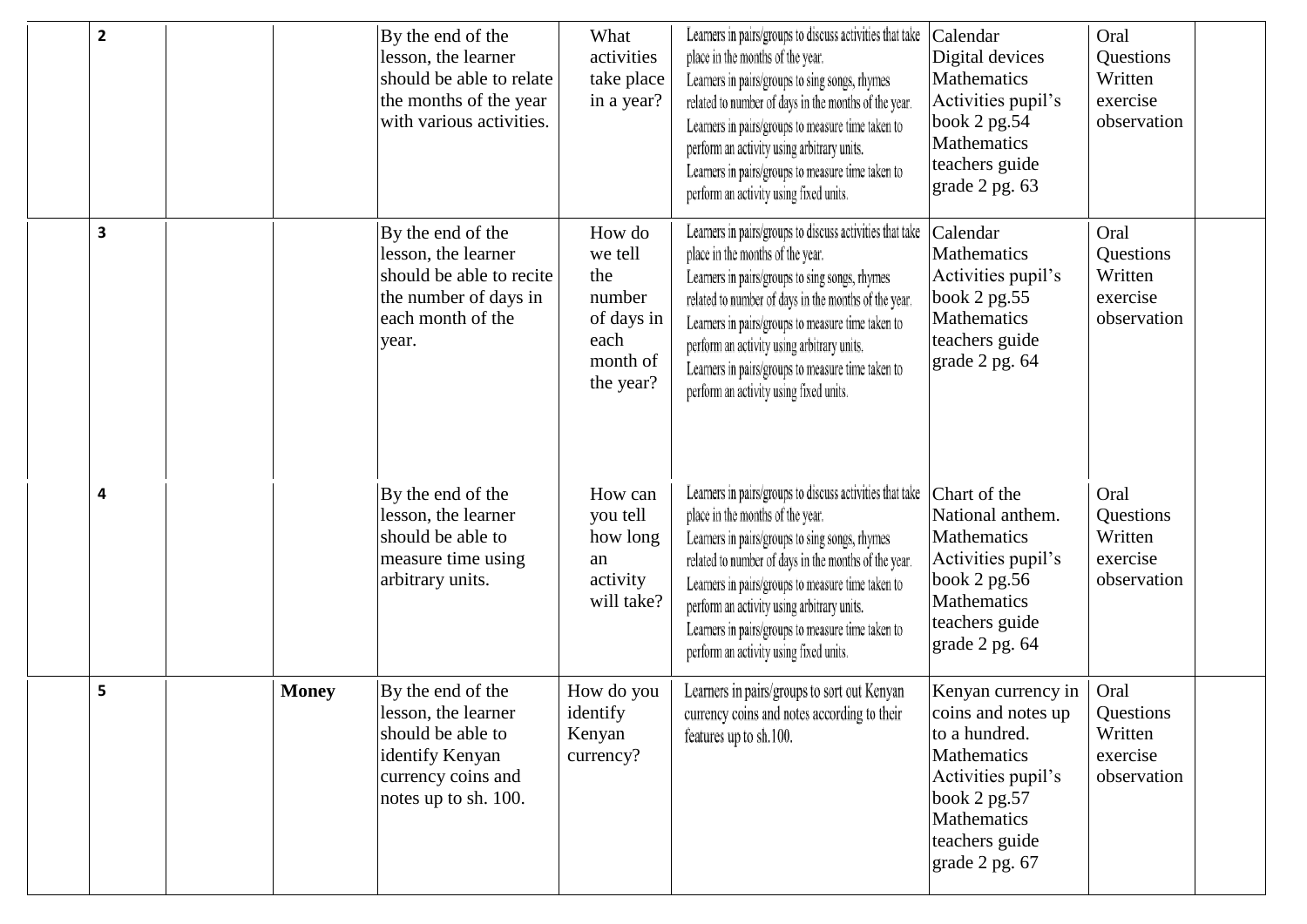| 11 | $\mathbf{1}$   |                 |              | By the end of the<br>lesson, the learner<br>should be able to sort<br>Kenyan currency in<br>coins and notes<br>according to their<br>value and features.                               | How do<br>you<br>identify<br>Kenyan<br>currency?           | Learners in groups to put different coins and<br>notes together and separate them according to<br>their values and features.                                                                                                                                                  | Kenyan currency in<br>coins and notes up<br>to a hundred.<br><b>Mathematics</b><br>Activities pupil's<br>book 2 pg.58<br>Mathematics<br>teachers guide<br>grade 2 pg. 68 | Oral<br>Questions<br>Written<br>exercise<br>observation |  |
|----|----------------|-----------------|--------------|----------------------------------------------------------------------------------------------------------------------------------------------------------------------------------------|------------------------------------------------------------|-------------------------------------------------------------------------------------------------------------------------------------------------------------------------------------------------------------------------------------------------------------------------------|--------------------------------------------------------------------------------------------------------------------------------------------------------------------------|---------------------------------------------------------|--|
|    | $\overline{2}$ |                 |              | By the end of the<br>lesson, the learner<br>should be able to count<br>money in coins in<br>values of sh.1, sh. 5,<br>sh. 10, sh. 20, sh. 40<br>and sh. 50 up to sh.<br>100.           | How do you<br>count<br>money?                              | Learners in pairs/groups to count money in<br>sh.1, sh.5, sh.10, sh.20, sh.40, sh.50 up to<br>sh.100.                                                                                                                                                                         | Kenyan currency in<br>coins up to a<br>hundred.<br>Mathematics<br>Activities pupil's<br>book 2 pg.59<br><b>Mathematics</b><br>teachers guide<br>grade 2 pg. 69           | Oral<br>Questions<br>Written<br>exercise<br>observation |  |
|    | 3              |                 |              | By the end of the<br>lesson, the learner<br>should be able to<br>count money in coins<br>and notes in values of<br>sh.1, sh. 5, sh. 10, sh.<br>20, sh.40 and sh. 50<br>up to sh. $100$ | How do you<br>count<br>money?                              | Learners in pairs/groups to count money in<br>sh.1, sh.5, sh.10, sh.20, sh.40, sh.50 up to<br>sh.100.                                                                                                                                                                         | Kenyan currency in<br>coins up to a<br>hundred.<br><b>Mathematics</b><br>Activities pupil's<br>book 2 pg.60<br>Mathematics<br>teachers guide<br>grade 2 pg. 70           | Oral<br>Questions<br>Written<br>exercise<br>observation |  |
|    | 4              | <b>GEOMETRY</b> | <b>Lines</b> | By the end of the<br>lesson, the learner<br>should be able to<br>identify straight and<br>curved lines.                                                                                | How do<br>straight<br>and<br>curved<br>lines look<br>like? | Learners in pairs /groups to model straight and<br>curved lines using sticks plasticine /clay/<br>papiermache.<br>Learners in groups to model straight and curved<br>lines using strings.<br>Learners in groups to model straight and curved<br>lines by holding their hands. | Piece of rope<br>Pieces of sticks<br>Crayons<br>Chalk<br>Charcoal, materials<br>with straight and<br>curved edged.<br>Mathematics<br>Activities pupil's<br>book 2 pg.61  | Oral<br>Questions<br>Written<br>exercise<br>observation |  |